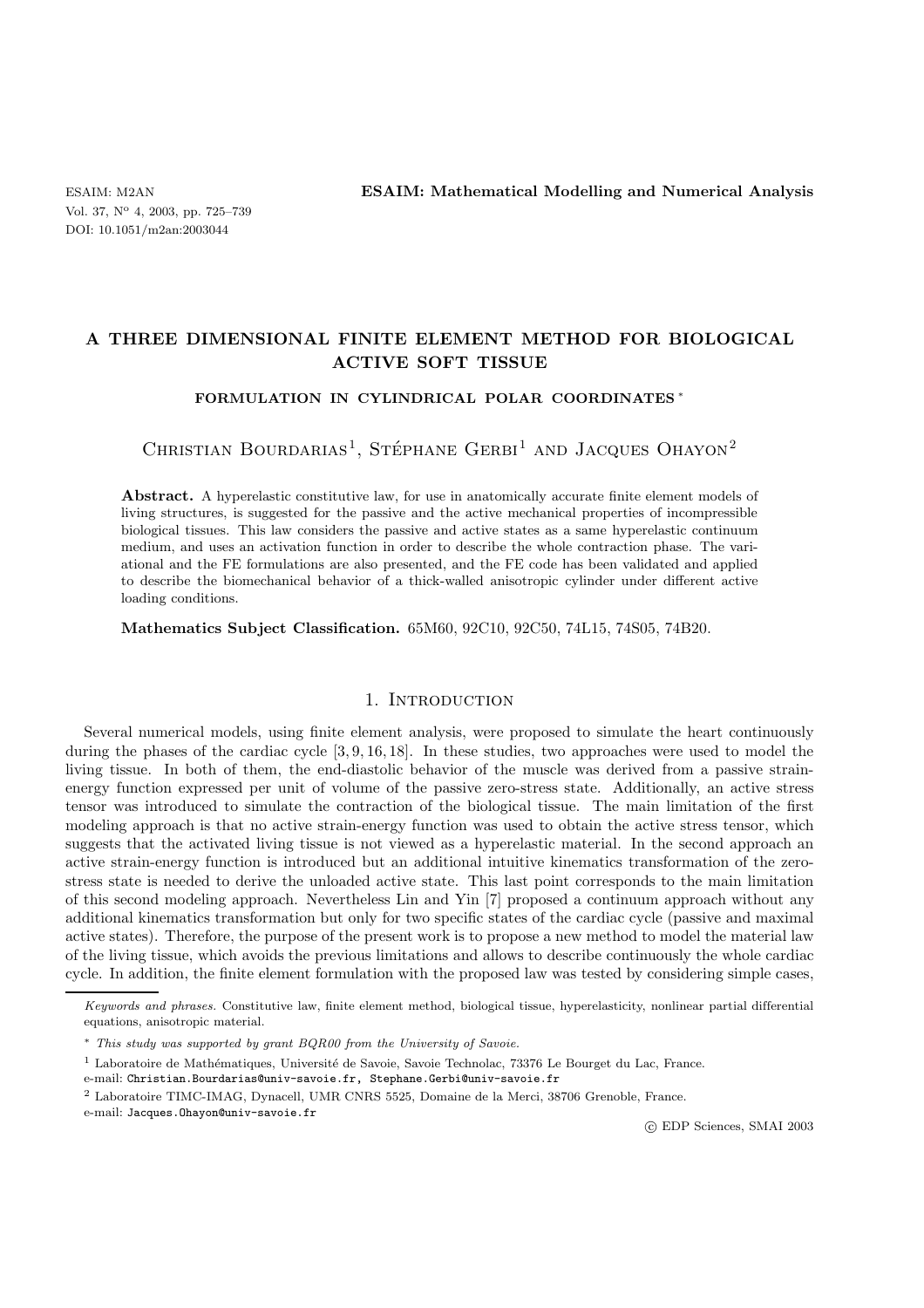

FIGURE 1. Description of the active rheology approach.

which are rectangular samples under different boundary conditions, as well as a finite thick-walled cylinder submitted to an internal pressure.

# 2. Mechanical model and finite element formulation

### 2.1. **Constitutive law for the active biological tissue**

To be consistent with our mathematical formulation, the letter **Φ** is used for non elastic gradient tensors and the letter **F** is used for elastic gradient tensors. The activation of the muscle fibers changes the properties of the material and at the same time contracts the muscle itself. To have a continuous elastic description during the activation of the tissue, we use an approach similar to the one proposed by Ohayon and Chadwick [12], Taber  $[16]$ , Lin and Yin  $[7]$ . From its passive zero-stress state P, the activation of the muscle fibers is modeled by two transformations (Fig. 1). The first one (from state P to virtual state  $A_0$ ) changes the material properties without changing the geometry, and the second one (from  $A_0$  to A) contracts the muscle without changing the properties of the material. Thus, the former is not an elastic deformation and is described by the gradient tensor  $\Phi_{PA_0} = I$  where **I** is the identity matrix. In this first transformation, only the strain energy function changing the rheology is modified using a time-dependent activation function  $\beta(t)$   $(0 \leq \beta(t) \leq 1)$ . The second transformation is an elastic deformation caused by the active tension delivered by the fibers and is described by the gradient tensor  $\mathbf{F}_{A_0A}$ . Finally, external loads are applied to state A deforming the body through  $\mathbf{F}_{AC}$  into C. Thus the global transformation from state P to state C is a non elastic transformation ( $\Phi_{PC} = \mathbf{F}_{A_0C}\Phi_{P_{A_0}}$ ), but can be treated mathematically as an elastic one because  $\Phi_{PC} = \mathbf{F}_{A_0C}$ . The change of the material properties during the activation is described by a time-dependent strain-energy function per unit volume of state P noted  $W(\mathbf{E}_{PH}, t)$ :

$$
W(\mathbf{E}_{PH},t) = W_{\text{pas}}(\mathbf{E}_{PH}) + \beta(t)W_{\text{act}}^f(\mathbf{E}_{PH}),
$$
\n(1)

where  $\mathbf{E}_{PH}$  is the Green strain tensor at an arbitrary state H calculated from the zero strain state P (the state H could be one of the states  $A_0$ , A or C shown in Fig. 1),  $W_{\text{pas}}$  represents the contribution of the surrounding collagen matrix and of the passive fiber components,  $W_{\text{act}}^f$  arises from the active component of the embedded muscle fibers. The last term of the right hand side of the equation gives the variation of the mechanical muscle fibers properties during the activation. We treat the medium as a homogeneous, incompressible and hyperelastic material transversely isotropic with respect to the local muscle fiber direction. This direction is characterized in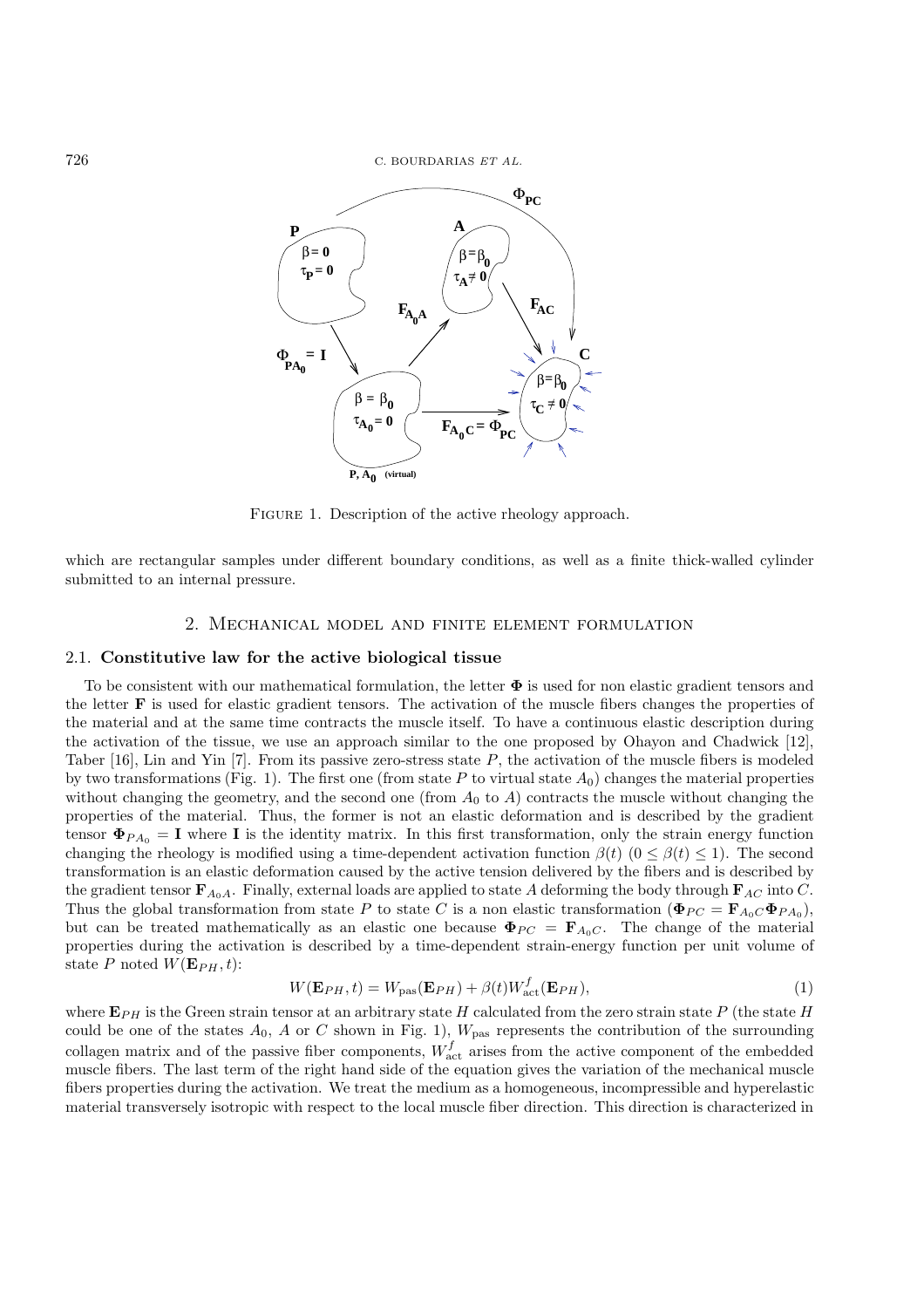

FIGURE 2. Coordinate systems (adapted from Costa *et al.* [5]).

an arbitrary state H by the unit vector  $f_H$ . To incorporate the active contraction, an active fiber stress  $T^{(0)}$  is applied in the deformed fiber direction  $f_C$ , defined by  $f_C = \Phi_{PC} f_P / || \Phi_{PC} f_P ||$ . Hence the Cauchy stress tensor in state C (noted  $\tau_C$ ) is given by

$$
\boldsymbol{\tau}_C = -p_C \mathbf{I} + \boldsymbol{\Phi}_{PC} \frac{\partial W(\mathbf{E}_{PC}, t)}{\partial \mathbf{E}_{PC}} \boldsymbol{\Phi}_{PC}^T + \beta(t) T^{(0)} \mathbf{f}_C \otimes \mathbf{f}_C, \qquad (2)
$$

where  $p_C$  is the Lagrangian multiplier resulting of the incompressibility of the material, equivalent to an internal pressure, and the symbol  $\otimes$  denotes the tensor product. Notice that the activation function  $\beta(t)$  allows us to describe continuously the phases of the cardiac cycle.

# 2.2. **Variational formulation**

The undeformed body state  $P$  consists of a volume  $V$  bounded by a closed surface  $A$ , and the deformed body state is, as before, noted C. The corresponding position vectors, in cartesian basis unit vectors (Fig. 2), are respectively  $\mathbf{R} = Y^R \mathbf{e}_R$  and  $\mathbf{r} = y^r \mathbf{e}_r$ . However, we write the equations with suitable curvilinear systems of world coordinates noted  $\Theta^A$  in the reference configuration (state P) and  $\theta^{\alpha}$  in the deformed configuration (state  $C$ ). In this paper we use the same conventional notations (Tab. 1) for vectors, tensors and coordinates systems as Costa *et al.* [5], where:

- Capital letters are used for coordinates and indices of tensor components associated with state  $P$ , and lower case letters are related to state C.
- **G** and **g** are the basis vectors in states P and C, respectively, for which parenthetical superscript (always a small letter) indicates the associated coordinate system (for example  $\mathbf{G}_I^{(x)} = \partial \mathbf{R}/\partial X^I = \mathbf{R}_I^{(x)}$  and

$$
\mathbf{g}_i^{(x)} = \partial \mathbf{r}/\partial x^i = \mathbf{r}_{,i}^{(x)}.
$$

Moreover the usual summation convention for repeated indices is used. The Lagrangian formulation of the virtual works principle is given by [5, 8]

$$
\int_{V} P^{IJ} \Phi_J^{\alpha} \nabla_I (\delta u_{\alpha}) \, \mathrm{d}V = \int_{V} \rho (b^{\alpha} - \gamma^{\alpha}) \delta u_{\alpha} \, \mathrm{d}V + \int_{A_2} \mathbf{s} . \delta \mathbf{u} \, \mathrm{d}A,\tag{3}
$$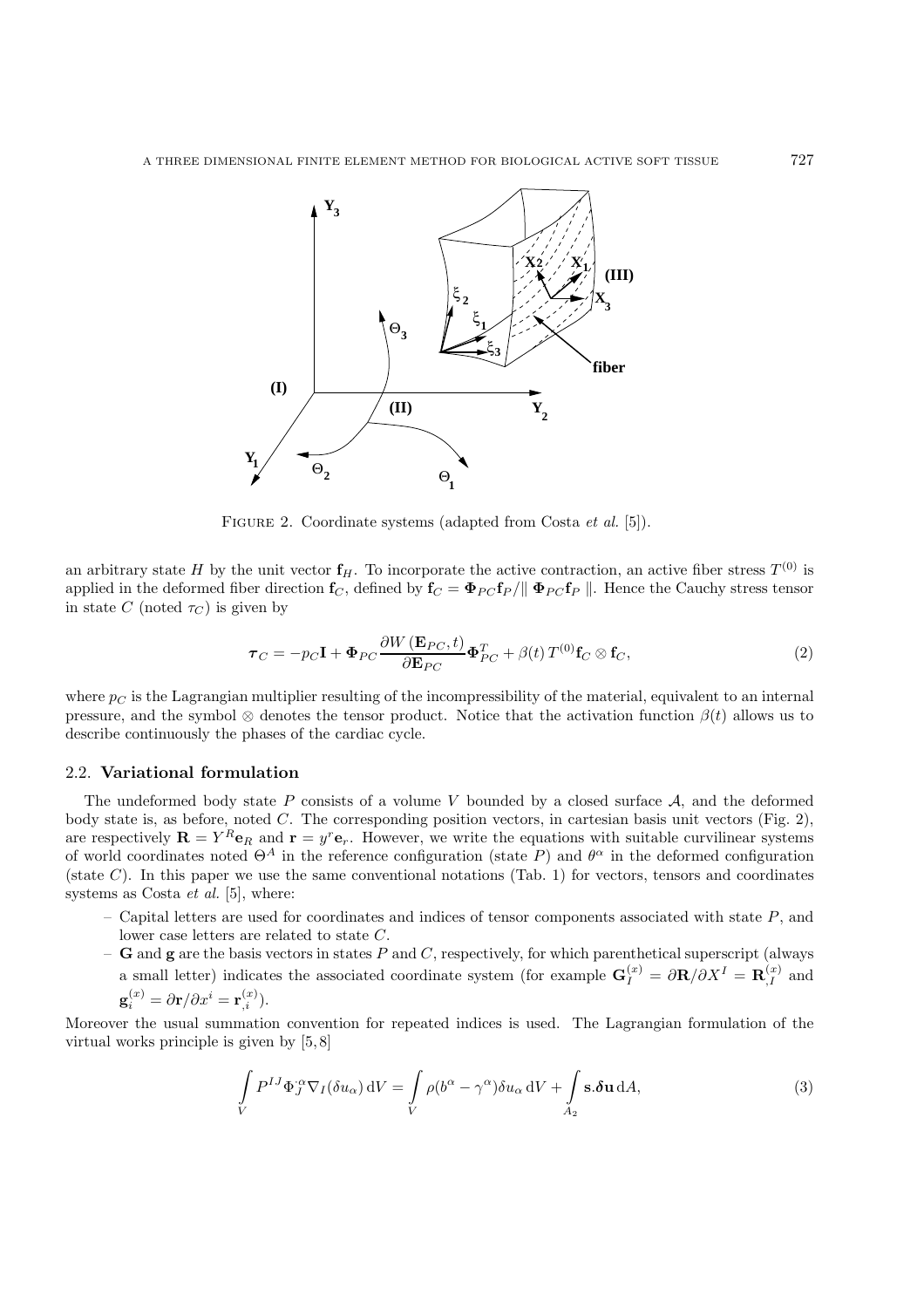Table 1. Notations for the coordinate systems used to formulate the finite element method (adapted from Costa *et al.* [5]). (I) Rectangular cartesian reference coordinates, (II) curvilinear world coordinates, (III) normalized finite element coordinate, (IV) locally orthonormal body/fiber coordinates (adapted from Costa *et al.* [5]).

|                 | <b>State</b>     | Indices Coord. |       | Covariant<br>basis vectors                                                                                                                                                                                                           | Contravariant<br>basis vectors | Metric tensors               |                                                              |
|-----------------|------------------|----------------|-------|--------------------------------------------------------------------------------------------------------------------------------------------------------------------------------------------------------------------------------------|--------------------------------|------------------------------|--------------------------------------------------------------|
|                 | $\boldsymbol{P}$ | R, S           | $Y^R$ | $e_R$                                                                                                                                                                                                                                | $e_R$                          | $\delta_{RS}$                | $\delta^{RS}$                                                |
| (I)             | $\mathcal{C}$    | r, s           | $y^r$ | $\mathbf{e}_r$                                                                                                                                                                                                                       | $\mathbf{e}_r$                 | $\delta_{rs}$                | $\delta^{rs}$                                                |
|                 | $\cal P$         | A, B           |       | $\Theta^A$ $\mathbf{G}_A^{(\theta)} = \frac{\partial \mathbf{R}}{\partial \Theta^A}$                                                                                                                                                 | $\mathbf{G}^{(\theta)A}$       | $G_{AB}^{(\theta)}$          | $G^{(\theta)AB}$                                             |
| (II)            | $\cal C$         |                |       | $\alpha, \beta$ $\theta^{\alpha}$ $\mathbf{g}_{\alpha}^{(\theta)} = \frac{\partial \mathbf{r}}{\partial \theta^{\alpha}}$                                                                                                            | $\mathbf{g}^{(\theta)\alpha}$  | $g^{(\theta)}_{\alpha\beta}$ | $g^{(\theta)\alpha\beta}$                                    |
| (III)           |                  |                |       | $P \begin{array}{c c} \hline \begin{array}{c} \hline \end{array} & K, L \end{array}$ $\begin{array}{c} \hline \end{array} \xi^K \end{array}$ $\begin{array}{c} G_K^{(\xi)} = \frac{\partial \mathbf{R}}{\partial \xi^K} \end{array}$ | $\mathbf{G}^{(\xi)K}$          | $G_{KL}^{(\xi)}$             | $G^{(\xi)KL}$                                                |
|                 |                  |                |       |                                                                                                                                                                                                                                      | $\mathbf{G}^{(x)I}$            |                              | $G^{(x)}_{IJ}=\delta_{IJ}\left[G^{(x)IJ}=\delta^{IJ}\right.$ |
| $\binom{IV}{ }$ |                  |                |       | $\begin{array}{c c} P & I,J & X^I & \mathbf{G}_I^{(x)} = \dfrac{\partial \mathbf{R}}{\partial X^I} \ \hline \ C & & & \mathbf{g}_I^{(x)} = \dfrac{\partial \mathbf{r}}{\partial X^I} \end{array}$                                    | $\mathbf{g}^{(x)I}$            | $g_{IJ}^{(x)}$               | $g^{(x)IJ}$                                                  |

where  $P^{IJ}$  are the components of the second Piola-Kirchhoff stress tensor **P** referred to the basis tensor  $\mathbf{G}_I^{(x)} \otimes \mathbf{G}_J^{(x)}$ ,  $\Phi_I^{\alpha} = \partial \theta^{\alpha}/\partial X^I$  are the components of the gradient tensor  $\mathbf{\Phi}_{PC}$  in the basis tensor  $\mathbf{g}_{\alpha}^{(\theta)} \otimes \mathbf{G}^{(x)I}$ ,  $\delta$ **u** =  $\delta u_{\alpha}$ **g**<sup>(θ)α</sup> is an arbitrary admissible displacement vector,  $\nabla_I (\delta u_{\alpha}) = \partial \delta u_{\alpha}/\partial X^I - \mathbf{g}_{\alpha I}^{(\theta)} \cdot \mathbf{g}^{(\theta)}$  are the components of the covariant differentiation vector  $\delta$ **u** in the basis vectors  $\mathbf{g}^{(\theta)\alpha}$  (*i.e.*  $\nabla_I(\delta u) = \nabla_I(\delta u_\alpha) \mathbf{g}^{(\theta)\alpha}$ ). The previous differentiation is done with respect to the locally orthonormal body coordinates  $(X^I, I = 1, 2, 3)$ of which  $X^1$  coincides with the local muscle fiber direction. The material density in the undeformed body state P is  $\rho$ ,  $\mathbf{b} = b^{\alpha} \mathbf{g}_{\alpha}^{(\theta)}$  is the body force vector per unit mass,  $\gamma = \gamma^{\alpha} \mathbf{g}_{\alpha}^{(\theta)}$  is the acceleration vector, **s** is the surface traction per unit area of  $A$ , and  $A_2$  is the part of  $A$  not subject to displacement boundary conditions. The Lagrangian formulation for incompressibility is given by

$$
\int\limits_V \left(\det g_{IJ}^{(x)} - 1\right) p^* \, \mathrm{d}V = 0,\tag{4}
$$

where the metric tensor  $g_{IJ}^{(x)}$  is defined in Table 1, and  $p^*$  is an arbitrary admissible pressure. Equations ((3)-(4)) represent the variational formulation of a system of nonlinear partial differential equations. For an incompressible medium (det  $\Phi_{PC} = 1$ ), the relation between the second Piola-Kirchoff stress tensor **P** and the Cauchy stress tensor  $\tau_C$  is [8]

$$
\mathbf{P} = \mathbf{\Phi}_{PC}^{-1} \cdot \boldsymbol{\tau}_{C} \cdot (\mathbf{\Phi}_{PC}^{-1})^{T}.
$$
\n
$$
(5)
$$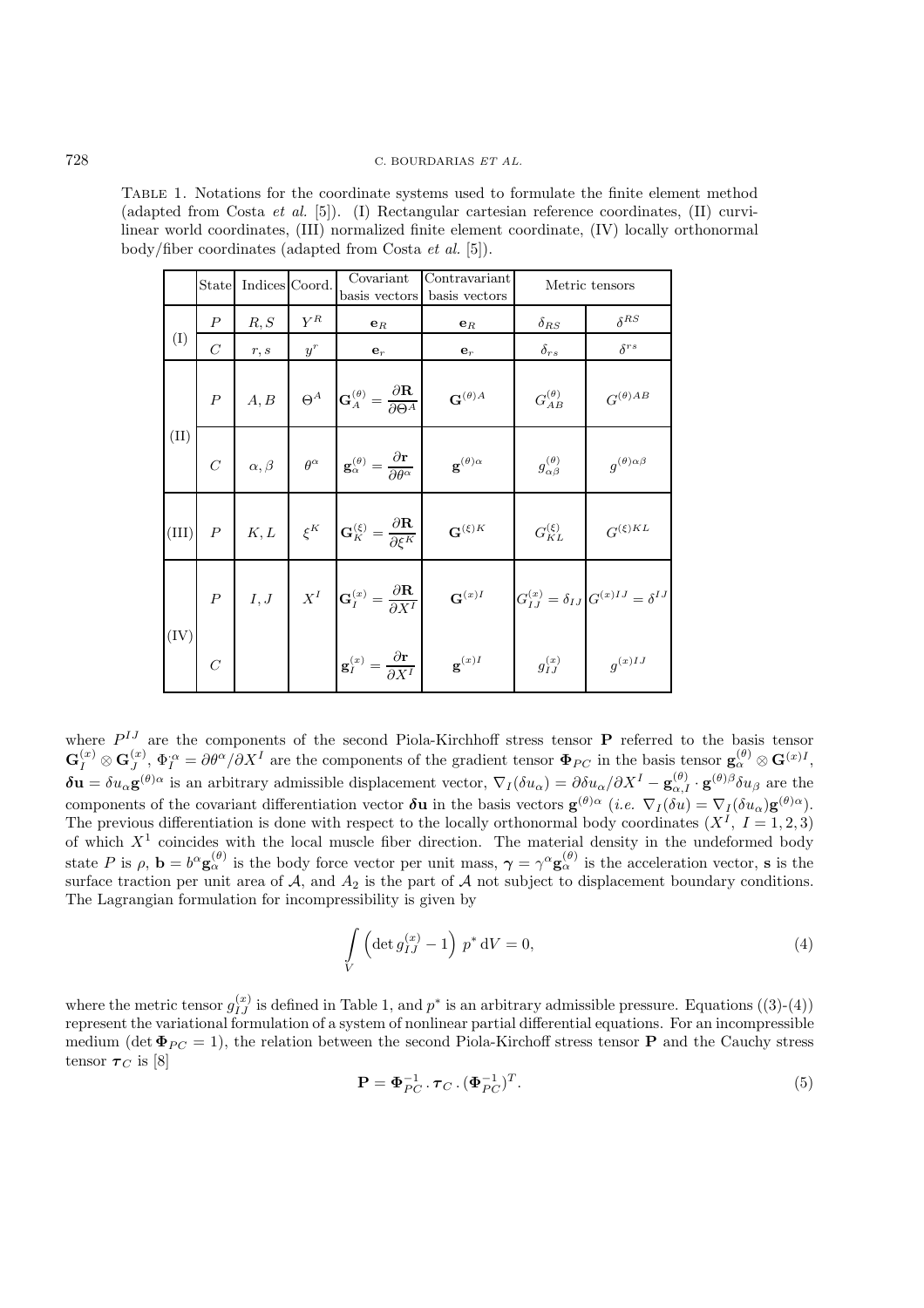We give a complete expression of the components of **P** in Appendix A. The surface traction per unit of undeformed area of  $A$ ,  $\mathbf{s} = s^{\alpha} \mathbf{g}_{\alpha}^{(\theta)}$ , is a known boundary loading which could be written using physical Cauchy stress (see Appendix B).

#### 2.3. **Finite element approximation**

Throughout this paper we use a three dimensional finite element with Lagrange trilinear interpolation for the displacements and uniform pressure to compute an approximate solution of equations  $((3)-(4))$ . This element is commonly used and is relevant for the finite element approximation of this type of problem where an incompressibility constraint must be satisfied [4, 6, 11, 14]. We neglect the acceleration and body forces ( $\mathbf{b} = 0$ ,  $\gamma = 0$ ).

Let  $(\xi_K)$  be the Lagrangian normalized finite element coordinates (Fig. 2), the deformed geometric coordinates  $\theta^{\alpha}$  in element e are interpolated as

$$
\theta^{\alpha} = \sum_{n(e)=1}^{8} \psi_{n(e)}(\xi_1, \xi_2, \xi_3) \theta_{n(e)}^{\alpha}, \tag{6}
$$

where  $\psi_{n(e)}$  is the basis function associated with the local node  $n(e)$  and  $\theta_{n(e)}^{\alpha}$  is the  $\alpha$ -coordinate of the local node *n* of element *e*. Let  $\Omega_{\Delta}^{n(e)}$  be the connectivity matrix defined by

$$
\Omega_{\Delta}^{n(e)} = \begin{cases} 1 & \text{if } \Delta(n(e), e) = \Delta, \\ 0 & \text{otherwise} \end{cases}
$$
 (7)

where  $\Delta(p, e)$  is the global node corresponding with the local node p of the element e. Then the FE approximation of equations  $((3)-(4))$  is

$$
\sum_{e} \sum_{n(e)=1}^{8} \Omega_{\Delta}^{n(e)} \int_{V_e} P^{IJ} \left[ \Phi_J^{\alpha} (\psi_{n(e)}),_I - \Phi_J^{\beta} \Gamma_{\beta I}^{\alpha} \psi_{n(e)} \right] dV = \sum_{e} \sum_{n(e)=1}^{8} \Omega_{\Delta}^{n(e)} \int_{A_{2_e}} s^{\alpha} \psi_{n(e)} dA,
$$
 (8)

$$
\int_{V_e} \left( \det g_{IJ}^{(x)} - 1 \right) dV = 0,\tag{9}
$$

with  $\Delta = 1, \dots, \Delta_{\text{max}}, \alpha = 1, 2, 3, \Gamma^{\alpha}_{\beta I} = -\mathbf{g}^{(\theta)}_{\alpha, I} \cdot \mathbf{g}^{(\theta)\beta}$ , and where  $A_{2_e}$  is the part of  $A_e$  (boundary of element  $e$ ) non subject to displacement conditions.

In the case of the loading of a 3D cylindrical sample of a soft tissue with  $\xi_1$  as fiber direction, we give in Appendix C a complete detailed algebraic computation of the FE approximation using trilinear Lagrange interpolation for displacements, and constant approximation  $p_C(e)$  on each element e of domain  $V_e$ .

## 2.4. **Finite element solution method**

Let us firstly mention that the unknowns  $(\theta_{\Delta}^{\alpha}, p_C(e)), \alpha = 1, 2, 3, \Delta = 1, \ldots, \Delta_{\text{max}}, e = 1, \ldots, e_{\text{max}}, (e_{\text{max}})$ the total number of elements involved in the mesh), are the solution of the nonlinear system of equations  $((8)-(9))$ . To solve this sytem we use the Powell method [13]. This method is a quasi Newton method which consists in: (i) computing the jacobian matrix of an iterate by forward differences (with step  $h = 10^{-8}$ ) and (ii) searching the new iterate on a steepest descent line of the jacobian by the so called "dogleg method" [19]. For this sake, we use the free package MINPACK [10]. Moreover, one can observe that in equations  $((8)-(9))$ , the nonlinear functions involve 3D and 2D integrals over a rectangular domain. Thus, we use the adaptative gaussian quadrature method to evaluate these integrals with high precision (up to  $10^{-12}$ ). For this purpose, we use the free package dcuhre [2]. The developed numerical code has been called Samuel for "Solid Active MUscle Element" and has been written in Fortran 77 on Personal Computer under LinuX operating system.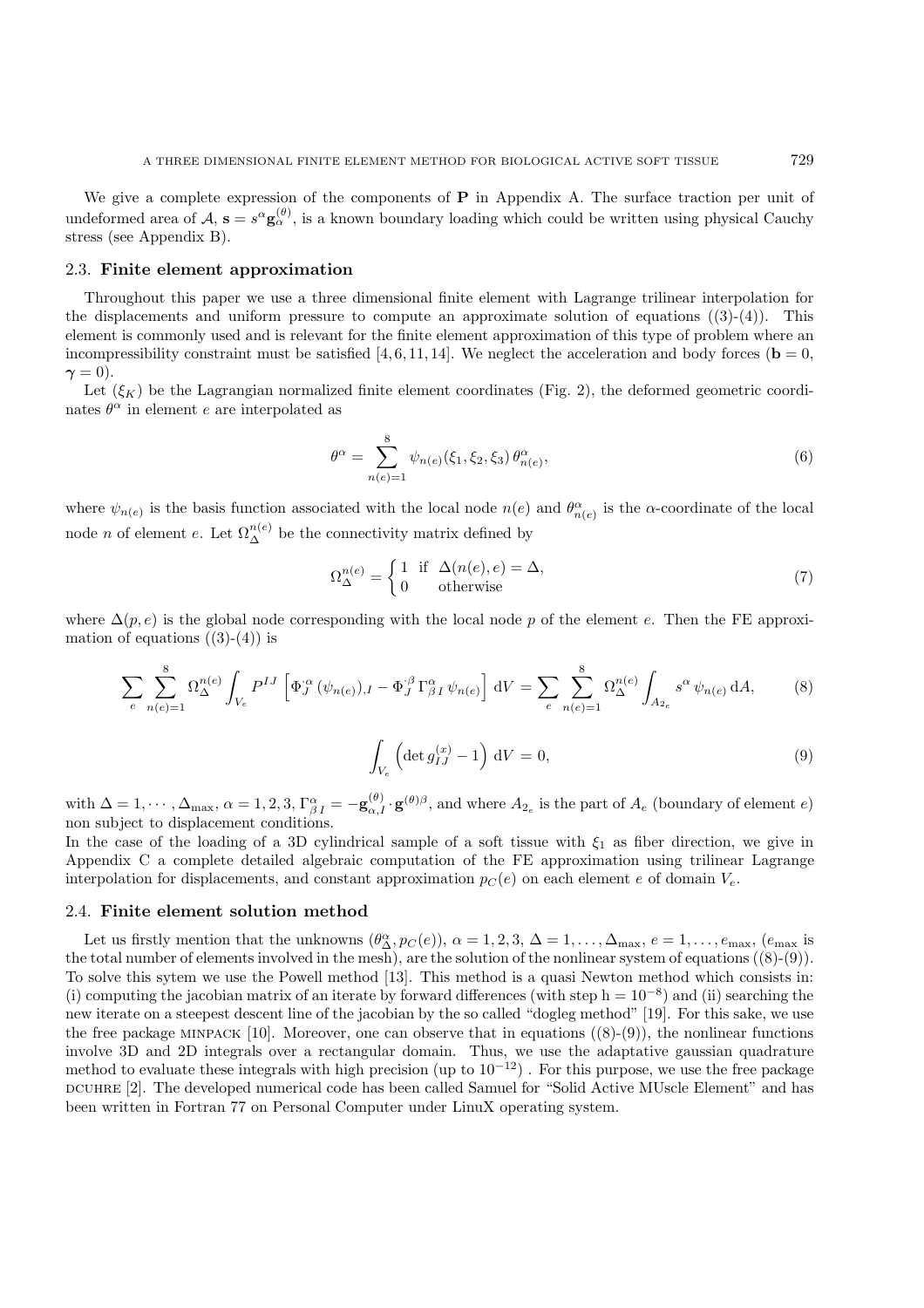

FIGURE 3. First derivative  $W_1$  of the passive strain-energy function of Lin and Yin with respect to the first strain invariant  $I_1$ :  $W_1$  versus  $I_1$  for  $I_4 = 0.5$ ,  $I_4 = 1$ ,  $I_4 = 1.5$ , and  $I_4 = 2$ .

# 3. Results and discussion

## 3.1. **Loading of an active thin sample of myocardium**

To check the consistency and the accuracy of the proposed FE formulation, we simulate the loading of a thin sample of myocardium  $(1.0 \times 1.0 \times 0.1 \text{ cm}^3)$  in which the fibers are uniformly oriented in one direction  $(Y_1)$ . For these computations, we modified the strain-energy function suggested by Lin and Yin [7] by suppressing their beating term and by introducing our active tension  $\beta(t) T^{(0)}$ :

$$
W_{\text{pas}}(\mathbf{E}_{PH}) = C_1^p (e^Q - 1) \quad \text{with} \quad Q = C_2^p (I_1 - 3)^2 + C_3^p (I_1 - 3)(I_4 - 1) + C_4^p (I_4 - 1)^2,
$$
  
\n
$$
W_{\text{act}}^f(\mathbf{E}_{PH}) = C_1^a (I_1 - 3)(I_4 - 1) + C_2^a (I_1 - 3)^2 + C_3^a (I_4 - 1)^2 + C_4^a (I_1 - 3),
$$

where  $(C_i^p, i = 1, \dots, 4)$  and  $(C_i^a, i = 1, \dots, 4)$  are material constants and  $I_1$ ,  $I_4$  are two strain invariants given by  $I_1(\mathbf{E}_{PH}) = tr \mathbf{C}_{PH}$  and  $I_4(\mathbf{E}_{PH}) = \mathbf{f}_P \cdot \mathbf{C}_{PH} \mathbf{f}_P$  where  $\mathbf{C}_{PH}$  is the right Cauchy-Green strain tensor  $(\mathbf{C}_{PH} = 2\mathbf{E}_{PH} + \mathbf{I})$ . The strain invariant  $I_4$  is directly related to the fiber extension  $\lambda_f$   $(I_4 = \lambda_f^2)$ . Notice that under the assumptions of incompressibility and transversal isotropy, the strain-energy function  $W$  can be expressed in terms of the two strain invariants  $I_1$  and  $I_4$  only. Moreover this function satisfies the zero-stress conditions for the passive muscle free of loading. In fact, in this situation, we have  $I_1 = 3$ ,  $I_4 = 1$ ,  $\beta = 0$ and  $\partial W_{\text{pas}}/\partial I_1 = \partial W_{\text{pas}}/\partial I_4 = 0$ . The passive anisotropy of the material is illustrated in Figure 3 where we represent the variations of the derivative  $W1 = \partial W_{\text{pas}}/\partial I_1$  with respect to  $I_1$  for several values of  $I_4$ . In the isotropic case, this function should depend only upon  $I_1$  (this case corresponds to the curve labelled " $I_4 = 1$ ").

The coefficients involved in the strain-energy function are those of Lin and Yin [7]:  $C_1^p = 0.292$  kPa,  $C_2^p = 0.321$ ,  $C_3^p = -0.260$ ,  $C_4^p = 0.201$ ,  $C_1^a = -3.870$  kPa,  $C_2^a = 4.830$  kPa,  $C_3^a = 2.512$  kPa and  $C_4$ Our beating tension  $T^{(0)}$  is adapted in order to satisfy the equibiaxial experimental results found by Lin and Yin [7]. The best agreement is obtained for  $T^{(0)} = 0.6$  kPa (see Fig. 4).

Since the exact displacements solutions are linear for such mechanical problems and the pressure is constant, they must be equal to their numerical FE approximations on each element with trilinear Lagrange interpolation. Therefore we chose to use only one element with 25 degree of freedom. All the stresses presented in the numerical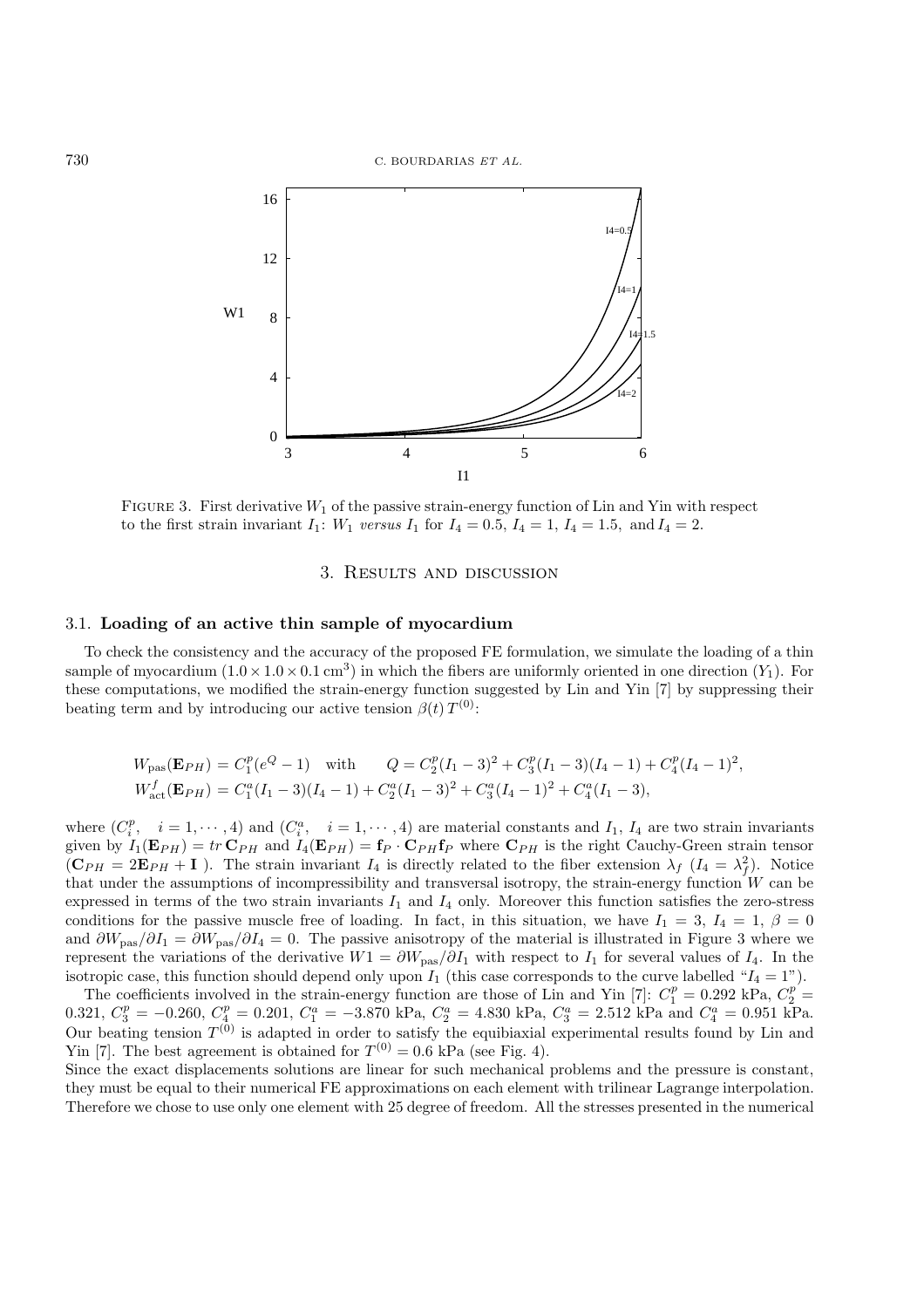

FIGURE 4. Equibiaxial tests: comparison with experimental data in passive case ( $\beta = 0$ , curve a) and in active cases  $(\beta = 1)$  in the fiber direction (curve c) and the cross-fiber direction (curve b). Solid lines represent the computed FE solutions, symbols represent the experimental data [7].

results are the total physical Cauchy stresses. In this case the  $L^2$  norm of the error (between the exact and the FE numerical solution) is less than  $10^{-12}$ .

#### 3.2. **Loading of an active thick-walled cylinder**

We simulate the mechanical behaviour of an active artery under physiological blood pressure  $P_{\text{int}}$ . This artery is modelised by a thick-walled cylinder with internal radius  $R_{\text{int}} = 2$  mm, external radius  $R_{\text{ext}} = 3.5$  mm and height  $L = 2$  cm. We assume that the medium is made of a hyperelastic anisotropic material with fibers oriented in the circumferential direction. In this study we used the strain-energy function suggested by Taber [16]:

$$
W_{\text{pas}}(\mathbf{E}_{PH}) = \frac{a}{b} \left( e^{b \, (I_1 - 3)} - 1 \right),\tag{10}
$$

$$
W_{\text{act}}^{f}(E_{PH}) = \frac{a_f}{b_f} \left( e^{b_f \left( I_4 - 1 \right)} - 1 - b_f \left( I_4 - 1 \right) \right) + \frac{c_f}{d_f} \left( I_4 + \frac{1}{I_4} - 2 \right)^{d_f}.
$$
 (11)

Notice that he first derivative (with respect to  $I_1$ ) of the passive energy  $W_{\text{pas}}$  is not zero at rest  $(I_1 = 3, I_4 = 1, I_5)$  $\beta = 0$ ). The residual term, proportional to **I**, is actually incorporated in the Lagrangian term  $-p<sub>C</sub>$ **I** and this ensures the zero-stress conditions for the passive muscle free of loading, as in the previous case (sample of myocardium). The coefficients involved in this strain-energy function are  $a = 10$  kPa,  $b = 0.1$ ,  $a_f = 10$  kPa,  $b_f = 0.1, c_f = 55$  kPa,  $d_f = 1.8$  and  $T^{(0)} = 15$  kPa.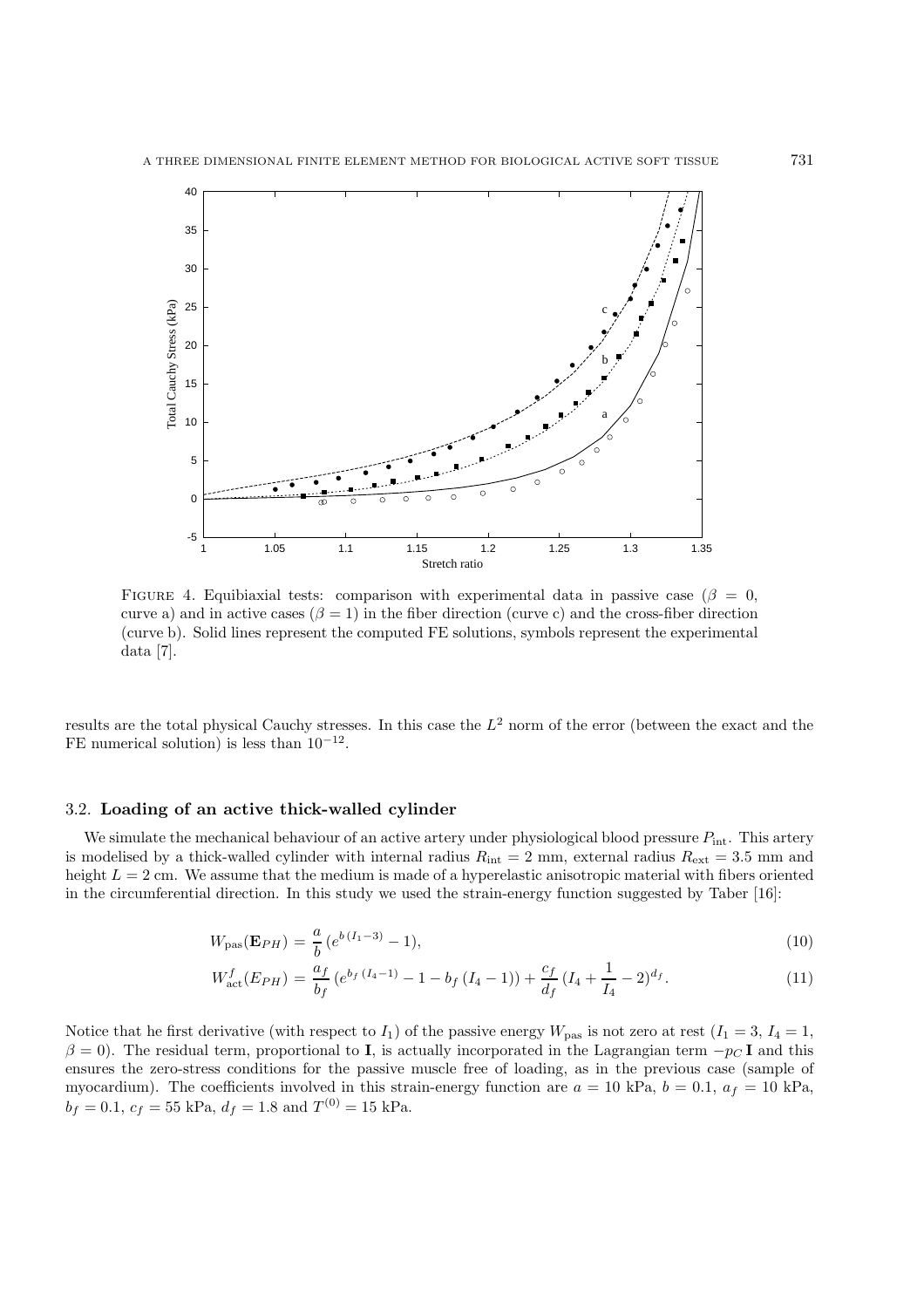#### 3.2.1. *Mechanical continuum approach*

The kinematics of the deformation for this loading case are  $r = r(R)$ ,  $\theta = \Theta$ ,  $z = \lambda Z$ , where  $\lambda$  is the stretch ratio in the z-direction. The non-zero components of the Cauchy stress tensor are

$$
\tau^{rr} = -p_C + 2\left(\frac{R}{\lambda r}\right)^2 \frac{\partial W}{\partial I_1},
$$
\n
$$
\tau^{\theta \theta} = -\frac{p_C}{r^2} + 2\frac{1}{R^2} \left(\frac{\partial W}{\partial I_1} + \frac{\partial W}{\partial I_4}\right) + \frac{\beta(t)T^{(0)}}{r^2},
$$
\n
$$
\tau^{zz} = -p_C + 2\lambda^2 \frac{\partial W}{\partial I_1}.
$$
\n(12)

These quantities verify:

$$
\frac{\partial \tau^{rr}}{\partial r} + \frac{1}{r} \tau^{rr} - r \tau^{\theta \theta} = 0 \quad \text{(local equilibrium)},\tag{13}
$$

$$
\lambda \frac{r}{R} \frac{\partial r}{\partial R} = 1 \quad \text{(incompressibility)},\tag{14}
$$

with the boundary conditions  $\tau^{rr}(r_e) = 0$ ,  $\tau^{rr}(r_{\rm int}) = -P_{\rm int}$  and  $\tau^{zz}(\pm L/2) = 0$ . The Cauchy stress components in the  $\theta^{\alpha}$  direction are noted  $\tau^{\alpha\alpha}$ . The strain energy  $W = W_{\text{pas}} + \beta(t) W_{\text{act}}^f$  is given by equations ((10)-(11)). The two invariants  $I_1$  and  $I_4$  verify the relations

$$
I_1 = \left(\frac{R}{\lambda r}\right)^2 + \left(\frac{r}{R}\right)^2 + \lambda^2, \qquad I_4 = \left(\frac{r}{R}\right)^2.
$$

The unknowns of the previous problem are  $p_C(R)$ ,  $\lambda$ ,  $r(R)$  and the solution of our nonlinear system of equations  $((12)-(13)-(14))$  are found numerically with a very high accuracy by using a Newton-Raphson method. We use this solution to validate the FE approximation.

## 3.2.2. *Finite element solution for particular loading*

#### *a. Artery with constant tonus*

In this simulation, the active fiber tension  $\beta(t) T^{(0)}$  is kept constant with  $\beta = 0.5$ . We use a pulsatile blood pressure given by  $P_{\text{int}} = 13 + 5 \sin(2\pi t)$ . The variations of the thick-walled cylinder radii are presented in Figure 5. Because the elastic properties of the arterial wall, as well as the active fiber tension, are not timedependent, the temporal evolution of the found internal and external radii (noted respectively  $r_{\text{int}}$  and  $r_{\text{ext}}$ ) are in phase with the pulsatile blood pressure.

Due to the symmetry of the problem, we used a quarter of an artery  $(0 \le \Theta \le \pi/2)$  with appropriate boundary conditions. A good agreement between the previous reference solution and the computed ones is obtained for six elements in the radial direction, and one element in the  $\Theta$  and  $Z$  directions.

#### *b. Artery with pressure-dependent tonus*

In 1902, Bayliss suggested that the distension of the vessel by blood pressure could act as a mechanical stimulus to the vascular smooth muscle cells, thereby contributing to their tone [1]. However, conclusive experimental support for this concept was available only recently. We now know that the degree of vascular distension appears to be a factor of importance in determining vascular tone. We used the suggested constitutive law to model a hypothetical autoregulation mechanism.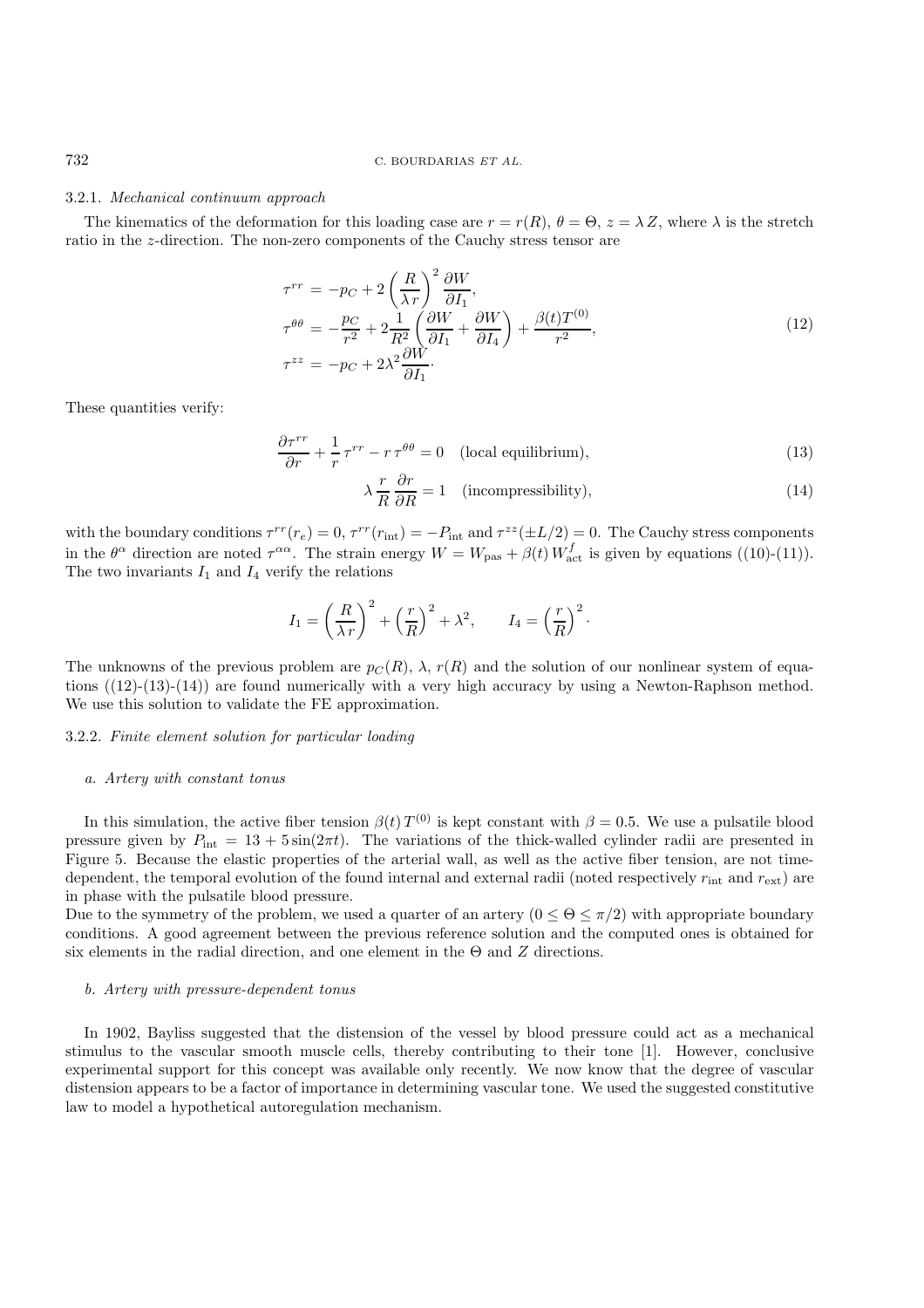

FIGURE 5. Temporal evolution of the internal  $(r_{\text{int}})$  and external  $(r_{\text{ext}})$  radii under a pulsatile blood pressure loading  $P_{\text{int}}$  with a constant active fiber tension  $\beta T^{(0)}$ .

For this simulation, the active fiber tension as well as the rheological change are in phase with the pulsatile pressure, and we use as input data the following functions:  $\beta(t)=0.5 (1 + \sin(2\pi t))$  with  $P_{\text{int}} = 13 + 5 \sin(2\pi t)$ . The resulting variations of the thick-walled cylinder radii are presented in Figure 6 for this autoregulation law based on fluid pressure. The autoregulation is defined as the relationship between the activation function  $\beta(t)$ and the pulsatile blood pressure  $P_{\text{int}}$ . Very interestingly, the results show that the kinematics of the arterial wall may be more sensitive to the change of mechanical properties than to the blood pressure. In other words, it appears that the internal and external radii increase when the blood pressure decreases. In fact, during this decrease of pressure, we assume that the material becomes more compliant. Thus, the wall kinematics is mainly driven by the change of rheology. Furthermore, although the pressure and activation are in phase, you can create with this autoregulation law some delay in the kinematic response. Therefore we believe that the pressure-activation interaction is a fundamental mechanism which must be well modeled to describe accurately the behaviour of the arterial wall under physiological or pathological conditions [15, 17].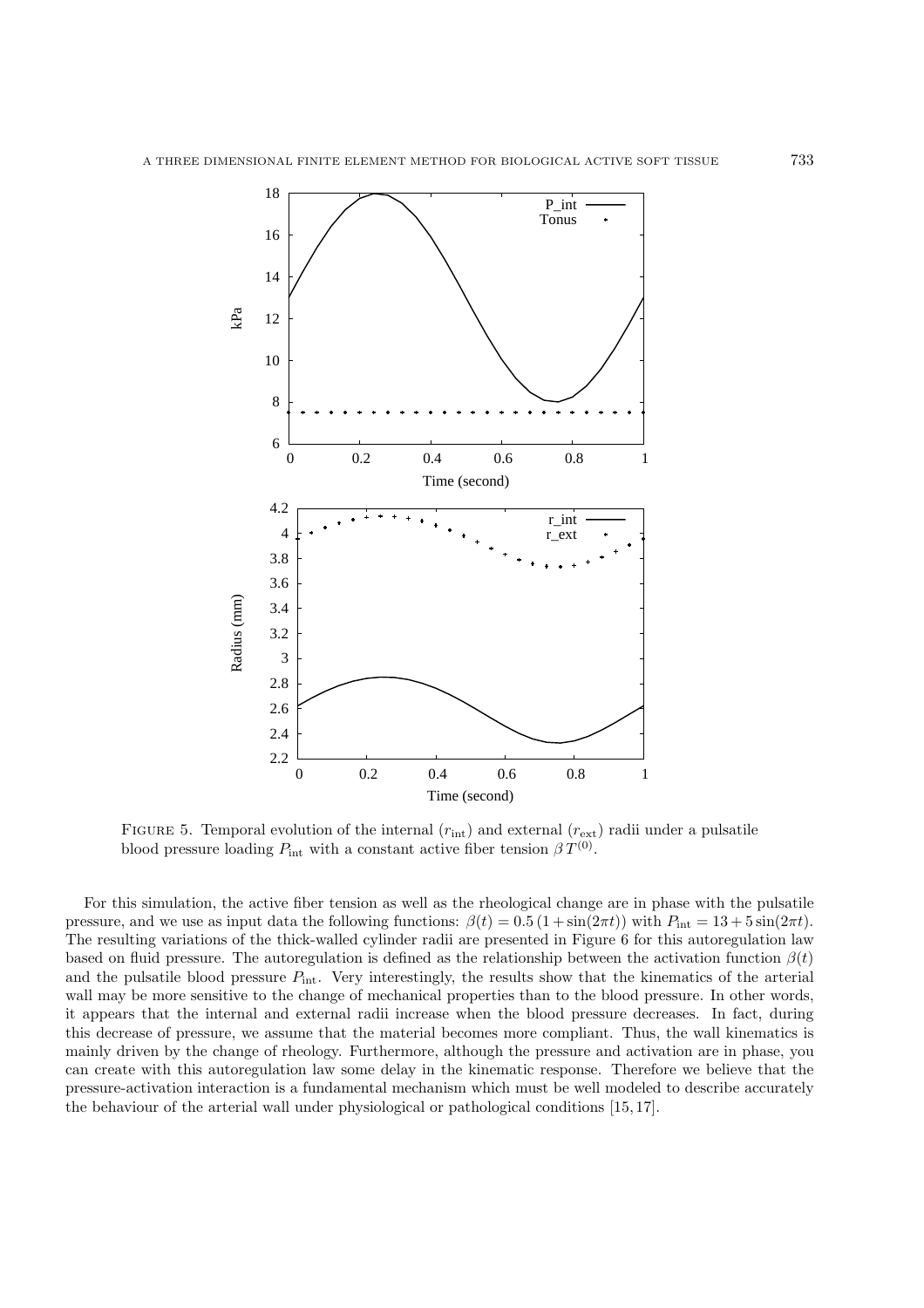

FIGURE 6. Temporal evolution of the internal  $(r_{\rm int})$  and external  $(r_{\rm ext})$  radii under a pulsatile blood pressure loading  $P_{\text{int}}$  with a time-dependant tonus  $\beta T^{(0)}$ .

# 4. CONCLUSION

A hyperelastic constitutive law, for use in anatomically accurate finite element models of living structures, is suggested for the passive and the active mechanical properties of incompressible biological tissues. This law considers the passive and active states as a same hyperelastic continuum medium, and uses an active tension in order to model the beating kinematic. The variational and the FE formulations are also presented, and the FE code has been successfully tested by comparing the numerical and the exact solutions for several quasi-static equilibrium problems. Such a code has been developed for finite elasticity and may be useful to a variety of applications in soft tissue biomechanics, such as pathological blood vessels with hypertension. This numerical tool may be adapted to three-dimensional large-scale problems such as modeling the heart or artery, by the use of an element by element method on a parallel computer.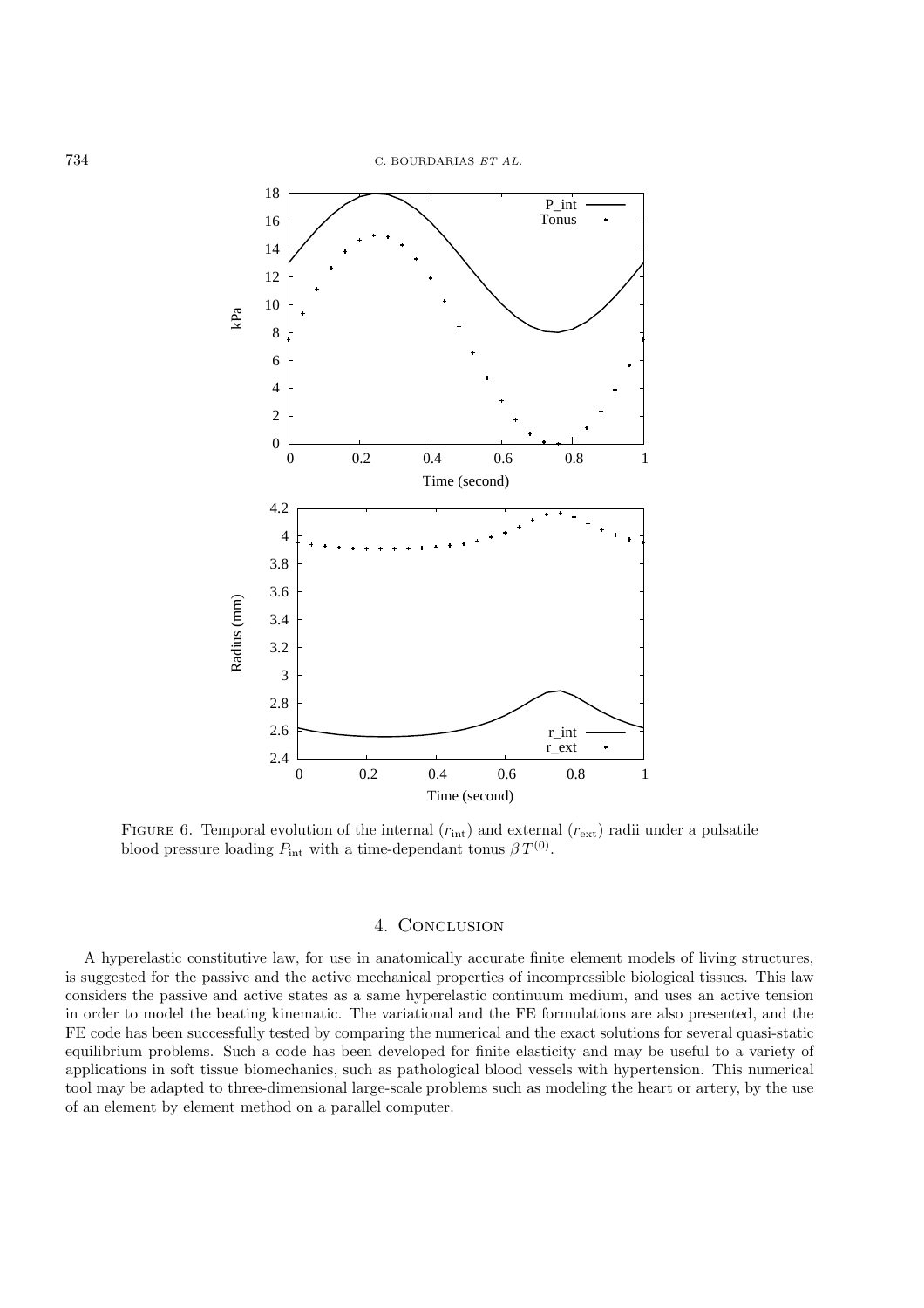# Appendix A. Second Piola-Kirchoff stress tensor

Using equations  $((2)-(5))$ , we can write the components  $P^{IJ}$  of the second Piola-Kirchoff stress tensor **P** in the basis tensor  $\mathbf{G}_I^{(x)} \otimes \mathbf{G}_J^{(x)}$  under the form:

$$
P^{IJ} = -p_C g^{(x)IJ} + 2\delta^{IJ} W_1 + 2W_4 f_P^{(x)I} f_P^{(x)J} + \beta(t) T^{(0)} f_C^{(x)I} f_C^{(x)J},
$$

where 
$$
W_i = \frac{\partial W}{\partial I_i} = \frac{\partial W_{\text{pas}}}{\partial I_i} + \beta(t) \frac{\partial W_{\text{act}}^f}{\partial I_i}
$$
  $i = 1, 4,$  (15)

 $f_P^{(x)I}$  and  $f_C^{(x)I}$  are the components of the unit vector  $f_P$  and  $f_C$  in the bases  $G_I^{(x)}$  and  $g_I^{(x)}$ , respectively. The metric tensors  $G^{(x)IJ}$ ,  $g^{(x)IJ}$  are defined in Table 1.

Following the definition of the locally orthonormal body/fiber coordinate system we have  $f_P^{(x)I} = \delta^{1I}$ . On the other hand the vector  $f_C$  is defined through:

$$
\mathbf{f}_C = \frac{\mathbf{\Phi}_{PC}\mathbf{f}_P}{\parallel \mathbf{\Phi}_{PC}\mathbf{f}_P \parallel} = \frac{\mathbf{f}_P^{(x)I}\mathbf{g}_I^{(x)}}{\parallel \mathbf{f}_P^{(x)I}\mathbf{g}_I^{(x)} \parallel},
$$
\n(16)

thus  $f_C^{(x)I} = \frac{\delta^{1I}}{\delta^{1I}}$  $\frac{1}{\parallel \mathbf{g}_1^{(x)} \parallel}$  and we get finally:

$$
P^{IJ} = -p_C g^{(x)IJ} + 2\delta^{IJ} W_1 + 2 W_4 \delta^{1I} \delta^{1J} + \beta(t) T^{(0)} \frac{\delta^{1I} \delta^{1J}}{\parallel \mathbf{g}_{I=1}^{(x)} \parallel^2}.
$$
 (17)

# Appendix B. Expression of the surface traction **s** in term of the physical Cauchy-stress tensor

The surface traction per unit area of undeformable boundary A is given by  $\mathbf{s} = \mathbf{J} \mathbf{N} \mathbf{\Phi}_{PC}^{-1} \boldsymbol{\tau}_C$  with  $J =$ det  $\Phi_{PC} = 1$  (incompressibility),  $\mathbf{N} = N_A^{(\theta)} \mathbf{G}^{(\theta)A}$  (unit outward normal vector),  $\boldsymbol{\tau} = \tau^{(\theta)pq} \mathbf{g}_{p}^{(\theta)} \mathbf{g}_{q}^{(\theta)}$  (Cauchy stress tensor), and  $\Phi_{PC} = \mathbf{g}^{(\theta)\beta} \otimes \mathbf{G}^{(\theta)}_{\beta}$ . Then

$$
\mathbf{s} = s^{\alpha} \mathbf{g}_{\alpha}^{(\theta)} \n= N_A^{(\theta)} \mathbf{G}^{(\theta)A} \mathbf{G}_{\beta}^{(\theta)} \otimes \mathbf{g}^{(\theta)\beta} \tau^{(\theta)\alpha'\beta'} \mathbf{g}_{\alpha'}^{(\theta)} \otimes \mathbf{g}_{\beta'}^{(\theta)} \n= N_A^{(\theta)} \mathbf{G}^{(\theta)A} \frac{\partial \Theta^B}{\partial \theta^{\beta}} \mathbf{G}_{B}^{(\theta)} \otimes \mathbf{g}^{(\theta)\beta} \tau^{(\theta)\alpha'\beta'} \mathbf{g}_{\alpha'}^{(\theta)} \otimes \mathbf{g}_{\beta'}^{(\theta)} \n= \left[ N_A^{(\theta)} \frac{\partial \Theta^A}{\partial \theta^{\beta}} \tau^{(\theta)\alpha\beta} \right] \mathbf{g}_{\alpha}^{(\theta)},
$$

and so

$$
s^{\alpha} = N_A^{(\theta)} \frac{\partial \Theta^A}{\partial \theta^{\beta}} \tau^{(\theta)\alpha\beta} \left( = N_I^{(x)} \frac{\partial X^I}{\partial \theta^{\beta}} \tau^{(\theta)\alpha\beta} \right).
$$
 (18)

On the other hand, denoting by  $\sigma^{(\theta)pq}$  the physical Cauchy stress components we have

$$
\sigma^{(\theta)pq} = \tau^{(\theta)pq} \parallel \mathbf{g}_p^{(\theta)} \parallel \parallel \mathbf{g}_q^{(\theta)} \parallel
$$
\n(19)

with no summation on  $p, q$ .

Equations ((18)-(19)) give together the expression of  $s^{\alpha}$  in terms of the physical Cauchy-stress tensor components.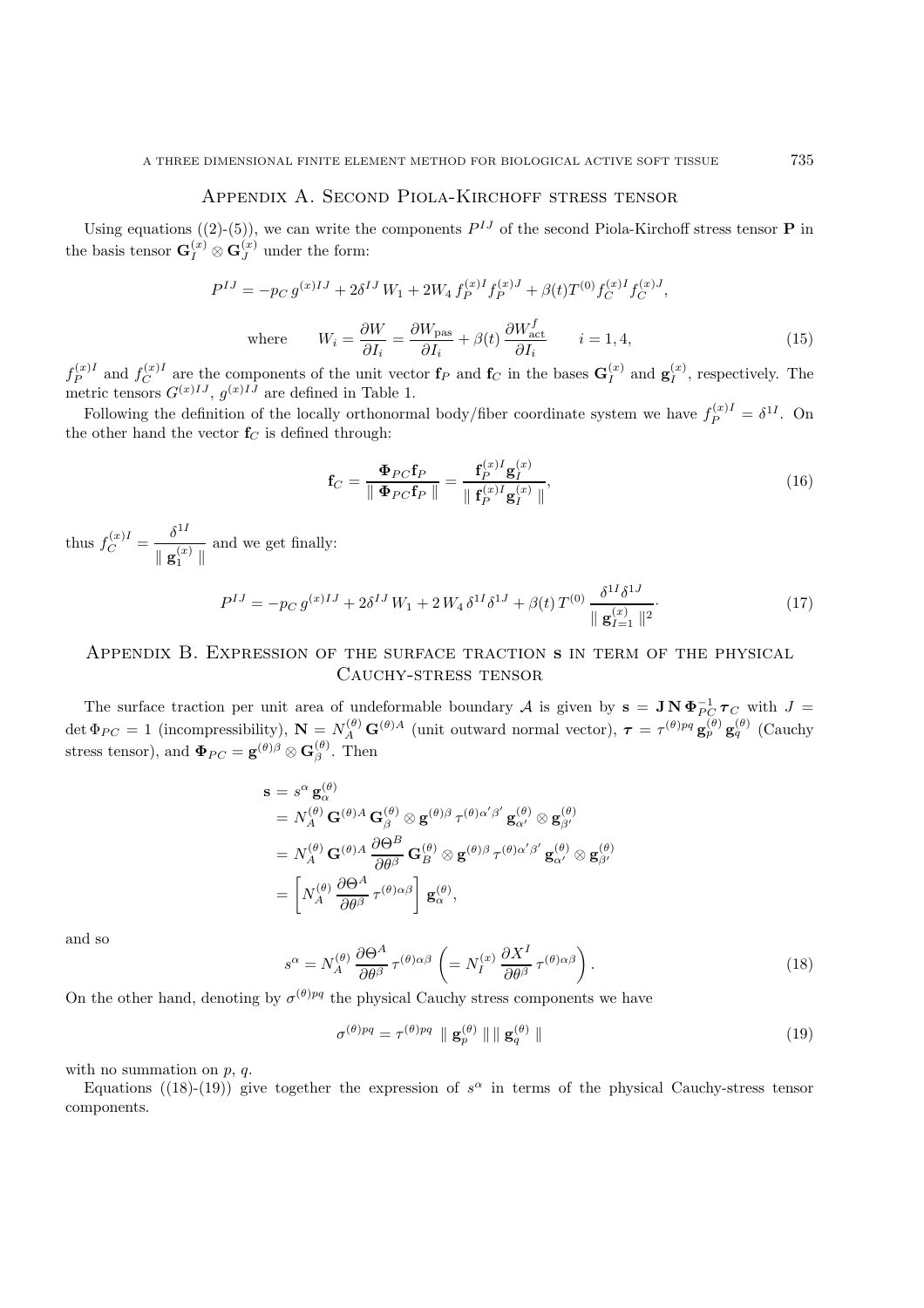

Figure 7. Cylindrical element.

# Appendix C. Finite element formulation in the cylindrical polar case

The world coordinate system used here is  $(\Theta^A)=(R, \Theta, Z)$ , defined through  $Y^1 = R \cos \Theta$ ,  $Y^2 = R \sin \Theta$ ,  $Y^3 = Z$  (the same for  $(\theta^{\alpha})$  in the deformed configuration). The covariant metric tensor  $(g^{(\theta)\alpha\beta})$ , for instance, is given by the diagonal matrix  $diag(1, r^2, 1)$ . An element e with size  $\Delta R \times \Delta \Theta \times \Delta Z$  (see Fig. 7) is defined by

$$
R(\xi) = \Theta^1 = R_1 + \xi^1 \Delta R, \quad \Theta(\xi) = \Theta^2 = Y^2 = \Theta_1 + \xi^2 \Delta \Theta, \quad Z(\xi) = \Theta^3 = Z_1 + \Delta Z \xi^3. \tag{20}
$$

In the following we use the relation  $\frac{\partial}{\partial X^I} = (\cdot)_{,I} = \frac{\partial}{\partial \xi^K}$  $\frac{\partial \xi^K}{\partial X^I}$ , but  $\frac{\partial \xi^K}{\partial X^I} = \frac{1}{a(I)} \delta_I^K$  with  $a(1) = R(\xi) \Delta \Theta$ ,  $a(2) = \Delta Z, a(3) = \Delta R$  and thus

$$
\frac{\partial}{\partial X^I} = (\cdot)_{,I} = \frac{1}{a(I)} \frac{\partial}{\partial \xi^I} \quad \text{(with no summation on } I\text{)}.
$$
 (21)

The covariant metric tensor  $(G_{KL}^{(\xi)})$  is given by the diagonal matrix  $diag(R^2(\Delta\Theta)^2, (\Delta Z)^2, (\Delta R)^2)$  and the volume element in equation (8) is  $dV = \sqrt{G_{KL}^{(\xi)}} d\xi^1 d\xi^2 d\xi^3 = a(1)a(2)a(3) d\xi^1 d\xi^2 d\xi^3$ .

## C.1. **Expression of the left hand side (LHS) of equation (8)**

In the LHS of equation (8) we have, according to equation (17)

$$
P^{IJ} \Phi_J^{\alpha} = P^{IJ} \frac{\partial \theta^{\alpha}}{\partial X^J}
$$
  
=  $-p_C \frac{\partial X^I}{\partial \theta^{\beta}} g^{(\theta)\beta\alpha} + 2W_1 \frac{\partial \theta^{\alpha}}{\partial X^I} + 2W_4 \frac{\partial \theta^{\alpha}}{\partial X^1} \delta^{I1} + \beta(t)T^{(0)} \frac{\partial \theta^{\alpha}}{\partial \delta^{\beta}} \frac{\partial \theta^{\gamma}}{\partial \delta^{\gamma}} g^{(\theta)}_{\beta\gamma} \delta^{1I}.$  (22)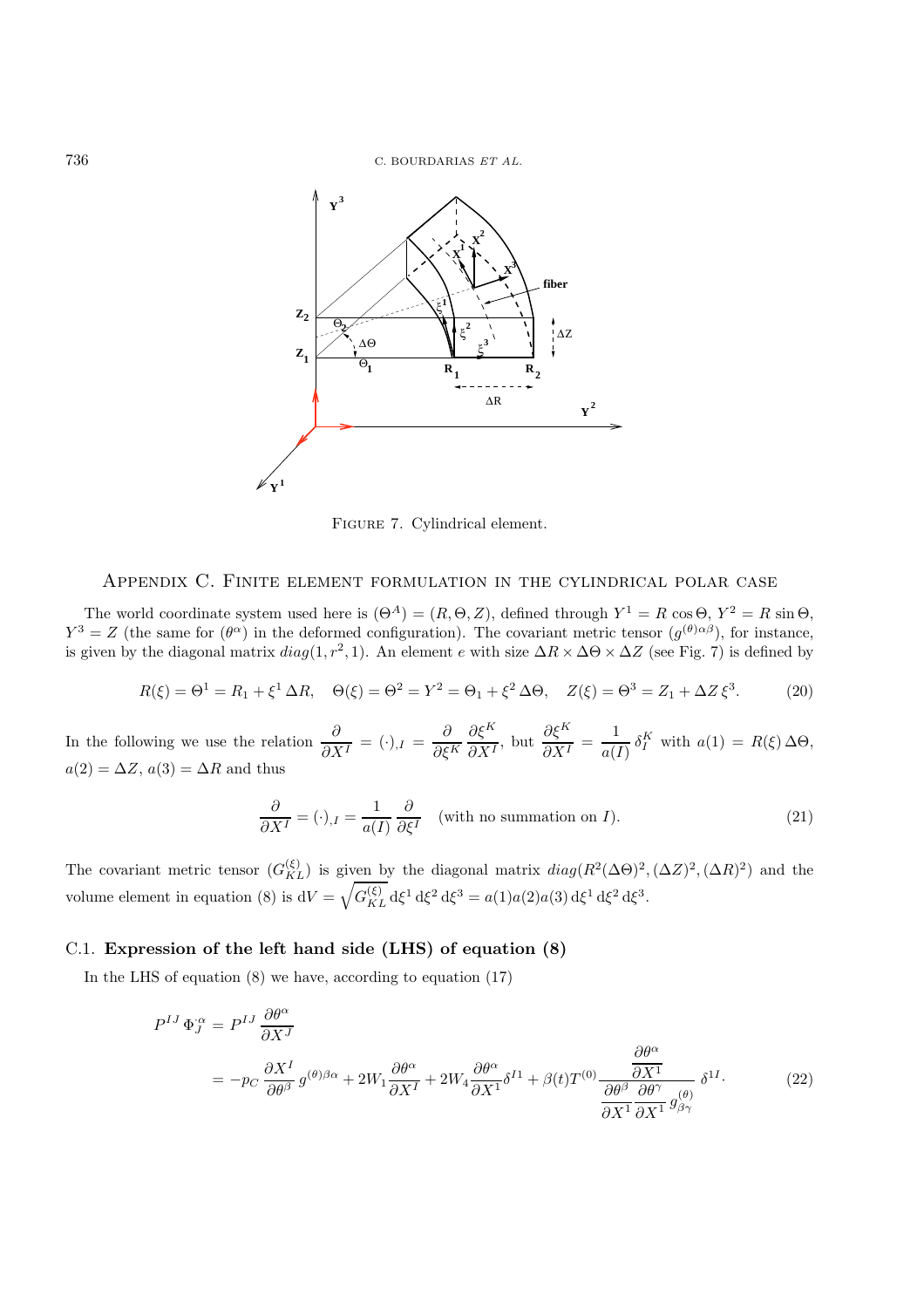• *Terms*  $\frac{\partial \theta^{\alpha}}{\partial X^{I}}$  *of equation (22)* – Using equations ((6)-(7)) and (21) for the element e we get

$$
\frac{\partial \theta^{\alpha}}{\partial X^{I}} = \frac{1}{a(I)} \sum_{p=1}^{8} \frac{\partial \psi_{p}}{\partial \xi^{I}} \theta^{\alpha}_{\Delta(p,e)} \quad \text{with no summation on } I.
$$
 (23)

• *Terms*  $\frac{\partial X^I}{\partial \theta^{\alpha}}$  *of equation (22)* – We have  $\frac{\partial X^I}{\partial \theta^{\alpha}} = \frac{1}{2 \det \Phi^{\alpha}_I} \varepsilon_{IJK} \varepsilon_{\alpha\beta\gamma} \frac{\partial \theta^{\beta}}{\partial X}$  $\overline{\partial X^J}$ ∂θ<sup>γ</sup>  $\frac{\partial}{\partial X^K}$ . The incompressibility equation writes  $\det(g_{IJ}^{(x)}) = \det(g_{\alpha\beta}^{(\theta)}) (\det \Phi_J^{\alpha})^2 = 1$ . Since  $\det \Phi_J^{\alpha} > 0$  and  $g^{(\theta)} = r^2 = (\theta^1)^2$ , we have  $\det(\Phi_J^{\cdot \alpha}) = \frac{1}{\theta^1}$  and

$$
\frac{\partial X^{I}}{\partial \theta^{\alpha}} = \frac{1}{2} \varepsilon_{IJK} \varepsilon_{\alpha\beta\gamma} \theta^{1} \frac{\partial \theta^{\beta}}{\partial X^{J}} \frac{\partial \theta^{\gamma}}{\partial X^{K}}.
$$
\n(24)

Using (23) we get

$$
\frac{\partial X^I}{\partial \theta^{\alpha}} = \frac{1}{2} \sum_{J,K=1}^3 \varepsilon_{IJK} \frac{1}{a(J)a(K)} \sum_{\beta,\gamma=1}^3 \sum_{p,q,r=1}^8 \varepsilon_{\alpha\beta\gamma} \theta^1_{\Delta(p,e)} \theta^{\beta}_{\Delta(q,e)} \theta^{\gamma}_{\Delta(r,e)} \psi_p \frac{\partial \psi_q}{\partial \xi^J} \frac{\partial \psi_r}{\partial \xi^K}.
$$
(25)

Finally we get for the first part of the LHS of equation (8) (involving  $(\psi_{n(e)})$ , for all  $\Delta = 1, \dots, \Delta_{\text{max}}$  and, for instance,  $\alpha = 1$  or 3:

$$
LHS_{1}(\Delta, \alpha) = \Delta R \Delta \Theta \Delta Z \sum_{e} \sum_{n(e)=1}^{8} \Omega_{\Delta}^{n(e)} \Bigg\{ -\frac{p_{C}(e)}{2 \Delta R \Delta \Theta \Delta Z} \sum_{p,q,r=1}^{8} \sum_{\beta,\gamma=1}^{3} \varepsilon_{\alpha\beta\gamma} A^{n(e)pqr} \theta_{\Delta(p,e)}^{\beta} \theta_{\Delta(p,e)}^{\gamma} \theta_{\Delta(q,e)}^1 \theta_{\Delta(r,e)}^1
$$
  
+ 
$$
\int_{V_e} 2W_1(I_1, I_4, t) R(\xi) \sum_{I=1}^{3} \sum_{p=1}^{8} \frac{1}{a(I)^2} \frac{\partial \psi_{n(e)}}{\partial \xi^I} \frac{\partial \psi_p}{\partial \xi^I} \theta_{\Delta(p,e)}^{\alpha} d\xi^1 d\xi^2 d\xi^3
$$
  
+ 
$$
\int_{V_e} \frac{2}{R(\xi)(\Delta \Theta)^2} W_4(I_1, I_4, t) \sum_{p=1}^{8} \frac{\partial \psi_{n(e)}}{\partial \xi^1} \frac{\partial \psi_p}{\partial \xi^1} \theta_{\Delta(p,e)}^{\alpha} d\xi^1 d\xi^2 d\xi^3
$$
  
+ 
$$
\beta(t) T^{(0)} \int_{V_e} \frac{\partial \psi_{n(e)}}{\partial \xi^1} \frac{\sum_{p=1}^{8} \frac{\partial \psi_p}{\partial \xi^1} \theta_{\Delta(p,e)}^{\alpha}}{(R(\xi)\Delta \Theta)^2 I_4} d\xi^1 d\xi^2 d\xi^3 \Bigg\},
$$

where we denote, for all  $i, j, k, l \in \{1, \cdots, 8\}$ 

$$
A^{ijkl} = \int_{V_e} \sum_{I,J,K=1}^3 \varepsilon_{IJK} \frac{\partial \psi_i}{\partial \xi^I} \frac{\partial \psi_j}{\partial \xi^J} \frac{\partial \psi_k}{\partial \xi^K} \psi_l d\xi^1 d\xi^2 d\xi^3.
$$
 (26)

The terms  $W_1$  and  $W_4$  are given in equation (15), where

$$
I_1=g_{IJ}^{(x)}G^{(x)IJ}=g_{II}^{(x)}=\frac{\partial y^r}{\partial X^I}\frac{\partial y^r}{\partial X^I}=\sum_{\beta=1}^3\sum_{I=1}^3\frac{1}{a(I)^2}\left(\frac{\partial\theta^{\beta}}{\partial\xi^I}\right)^2g_{\beta\beta}^{(\theta)},
$$

and

$$
I_4 = g_{IJ}^{(x)} f_P^I f_p^J = g_{11}^{(x)} = \frac{1}{(R(\xi) \Delta \Theta)^2} \sum_{\beta=1}^3 \left(\frac{\partial \theta^{\beta}}{\partial \xi^1}\right)^2 g_{\beta\beta}^{(\theta)},
$$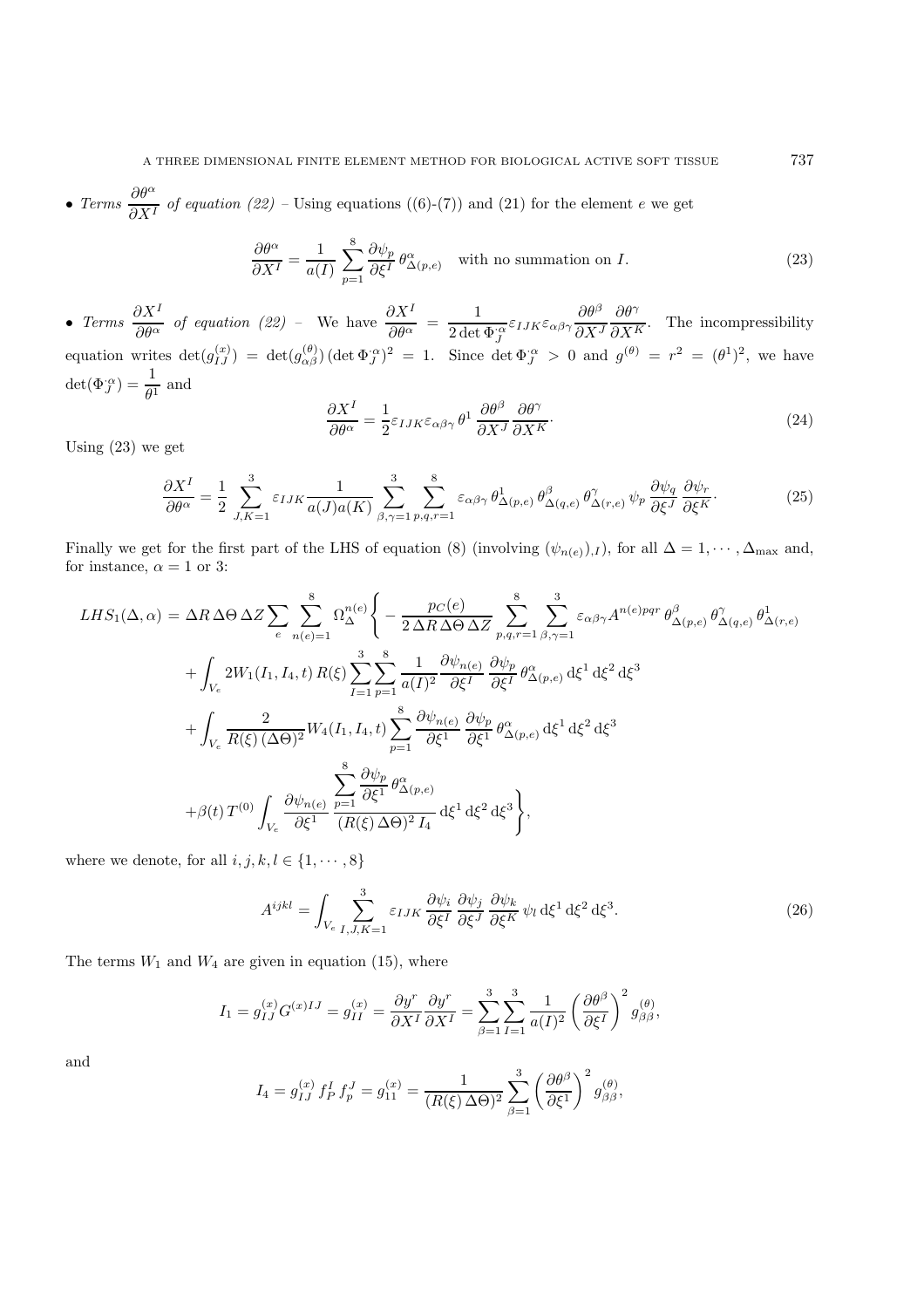are discretized as above (we skip the details for the sake of legibility).

When  $\alpha = 1$ , the second part of the LHS of equation (8) reduces to  $-P^{IJ}\Phi_J^2\Gamma_{2I}^1\psi_{n(e)}$ , and when  $\alpha = 2$  it reduces to  $-P^{IJ}(\Phi_J^1\Gamma_{1I}^2+\Phi_J^2\Gamma_{2I}^2)\psi_{n(e)}$ . It is zero for  $\alpha=3$ . These terms are discretized as above, using:

$$
\Gamma^1_{2\,I}=-r\,\theta_{,I}=\frac{1}{a(I)}\,\theta^1\,\frac{\partial\theta^2}{\partial\xi^I},\quad \Gamma^2_{1\,I}=\frac{1}{r}\,\theta_{,I}=\frac{1}{a(I)}\,\frac{1}{\theta^1}\,\frac{\partial\theta^2}{\partial\xi^I},\quad \Gamma^2_{2\,I}=\frac{1}{r}\,r_{,I}=\frac{1}{a(I)}\,\frac{1}{\theta^1}\,\frac{\partial\theta^1}{\partial\xi^I}.
$$

## C.2. **Expression of the right hand side (RHS) of equation (8)**

• *Term*  $s^{\alpha}$  – We write  $s^{\alpha}$  under the form (see Appendix B)

$$
s^\alpha = \frac{\partial X^I}{\partial \theta^\beta}\, \tau^{\alpha\beta}\, N_I^{(x)}.
$$

• *Term* dA *of the boundary of element*  $e$  – On each face of the element  $e$  the outward normal vector N has only one non zero component  $N_I^{(x)}$ . We note  $A(I, e)$  the part of  $\partial e \cap \partial V$  with outward normal vector in the  $G^{(x)I}$ direction (it may be empty). The surface measure is

$$
dA = dX^K dX^L = \sqrt{\det G_{K'L'}^{(\xi)}} \sqrt{G^{(\xi)II}} d\xi^K d\xi^L = R(\xi) \Delta R \Delta \Theta \Delta Z \sqrt{G^{(\xi)II}} d\xi^K d\xi^L \quad (K \neq L \neq I),
$$

with no summation on I. The metric tensors  $G_{KL}^{(\xi)}$  and  $G^{(\xi)KL}$  are defined in Table 1. In the case of fibers in the  $\xi^1$ -direction we have simply  $G^{(\xi)II} = \frac{1}{a(I)^2}$ . Then, using equation (24) we get

$$
RHS = \frac{1}{2} \sum_{\{e,\ e \cap \partial V \neq \emptyset\}} \sum_{n(e)=1}^{8} \Omega_{\Delta}^{n(e)} \sum_{I,J,K=1}^{3} \sum_{\beta,\gamma,\delta=1}^{3} \varepsilon_{IJK} \varepsilon_{\beta\gamma\delta} \int_{A(I,e)} \frac{\sigma^{\alpha\beta}}{\|\mathbf{g}_{\alpha}^{(\theta)}\| \|\mathbf{g}_{\beta}^{(\theta)}\|} \theta^{1} \frac{\partial \theta^{\gamma}}{\partial \xi^{J}} \frac{\partial \theta^{\delta}}{\partial \xi^{K}} N_{I}^{(x)} d\xi^{K} d\xi^{L}.
$$

In the case of an internal pressure loading  $\sigma^{33} = -P_{\text{int}}$ , the expression of RHS reduces to

$$
RHS = -\frac{1}{2} P_{\text{int}} \delta^{\alpha 1} \sum_{\{e, e \cap \partial V \neq \emptyset\}} \sum_{n(e) = 1}^{8} \Omega_{\Delta}^{n(e)} \sum_{J, K=1}^{2} \sum_{\gamma, \delta=2}^{3} \sum_{p,q,r=1}^{8} \varepsilon_{3JK} \varepsilon_{1\gamma\delta} \theta_{\Delta(p,e)}^{1} \theta_{\Delta(q,e)}^{\gamma} \theta_{\Delta(r,e)}^{\delta}
$$

$$
\times \int_{A(3,e)} \psi_p \frac{\partial \psi_q}{\partial \xi^J} \frac{\partial \psi_r}{\partial \xi^K} \psi_{n(e)} d\xi^1 d\xi^2.
$$

### C.3. **Discretization of the incompressibility equation**

We use a uniform approximation for the pressure on each mesh, so the incompressibility equation (9) is  $\overline{\phantom{a}}$ V*e*  $\left(\det g_{IJ}^{(x)}-1\right)\sqrt{\det G_{KL}^{(\xi)}}d\xi^1 d\xi^2 d\xi^3=0$ , or equivalently

$$
\int_{V_e} \left(\theta^1 \det \Phi_J^{\alpha} - 1\right) \sqrt{\det G_{KL}^{(\xi)}} \, d\xi^1 \, d\xi^2 \, d\xi^3 = 0. \tag{27}
$$

Using the formula det  $\Phi_I^{\alpha} = \varepsilon_{IJK} \frac{\partial \theta^1}{\partial X^I}$  $\overline{\partial X^I}$  $\partial \theta^2$  $\overline{\partial X^J}$  $\frac{\partial \theta^3}{\partial X^K}$  and equation (21), we write equation (27) under the form

$$
\sum_{p,q,r,s=1}^8 A^{pqrs} \theta^1_{\Delta(p,e)} \theta^2_{\Delta(q,e)} \theta^3_{\Delta(r,e)} \theta^1_{\Delta(s,e)} = \left( R_1(e) + \frac{\Delta R}{2} \right) \Delta R \Delta \Theta \Delta Z = vol(V_e),
$$

with  $A^{pqrs}$  defined by (26).